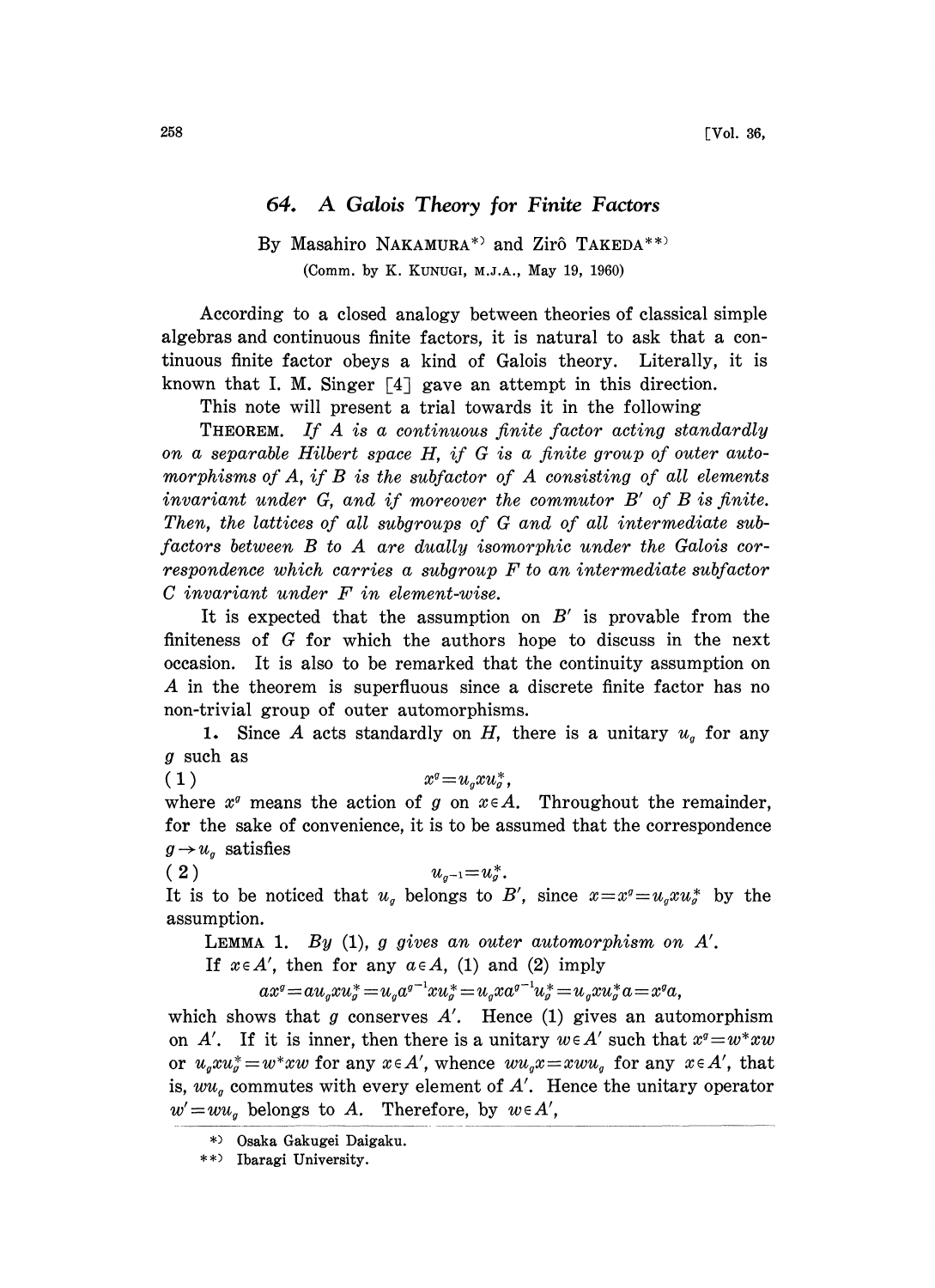$$
x^q = u_q x u_q^* = w^* w' x w'^* w = w' x w'^*,
$$

which is a contradiction since  $g$  was not inner in  $A$ .

LEMMA 2. In  $B'$ ,  $u_g$  is orthogonal to  $A'$ .

Since  $B'$  is a finite factor, by the well-known technique due to Dixmier [1] and Umegaki [5], there exists the conditional expectation  $\epsilon$ conditioned by A' which projects B' onto A'. By (1),  $x^qu_s^{\epsilon}=u_g^{\epsilon}x$  for any  $x \in A'$ , whence  $u_{\sigma}^{\epsilon} = 0$  by [2, Lemma 1], that is,  $u_{\sigma}$  is orthogonal to A'. This proves the lemma.

LEMMA 3.  ${u_q \mid g \in G}$  are linearly independent over A'.

We shall show that  $A'u_g$  is orthogonal to  $A'u_h$  for  $g \neq h$  considering  $B'$  as a prehilbert space with respect to the usual inner product introduced by the trace  $\tau$ . For any  $x \in A$ ,

 $u_g u_h^* x u_h u_g^* = x^{h^{-1}g} = u_{h^{-1}g} x u_{h^{-1}g}^*.$ 

whence  $vx = xv$  or  $v \in A'$  where  $v=u_{h-1g}^*u_{g}u_{h}^*$ . Therefore, putting  $c = a u_{n-1g} v b^* u_{n-1g}^*$  for  $a, b \in A', u_g u_n^* = u_{n-1g} v$  implies<br>  $\tau(a u_g u_n^* b^*) = \tau(a u_{n-1g} v b^*) = \tau(a u_{n-1g} v b^* u_{n-1g}^* u_{n-1g}) = \tau(c u_{n-1g}).$ 

Since c belongs to A' by the definition, Lemma 2 implies that  $\tau(au_au_0^*b^*)$  $=0$  unless  $g=h$ , which proves the lemma.

LEMMA 4. Each element  $b$  of  $B'$  is uniquely expressible as (3)  $b = a_1 + a_a u_a + \cdots + a_k u_k,$ 

where  $a_1, a_{\scriptscriptstyle\alpha}, \dots, a_{\scriptscriptstyle\ell}$  are elements of A'.

By virtue of Lemma 3, it is sufficient to show that  $\{u_q \mid G\}$  and A' generate  $B'$ . Let C be the totality of all forms satisfying  $(3)$ . Clearly C is metrically closed in  $B'$  and a subalgebra of  $B'$ , whence C is a von Neumann subalgebra of  $B'$ . Taking the commutors, we have  $A \geq C' \geq B$ . Now, each element  $c \in C'$  is permutable with each  $u<sub>o</sub>$ , whence c is invariant under G, that is, c belongs to B or  $C = B'$ , which proves the lemma.

2. The method here employed is essentially the same as that of [2]. It is to be expected that  $B'$  becomes the crossed product with respect to a suitable factor set studied in  $\lceil 3 \rceil$  for which the authors hope to discuss in the future.

LEMMA 5. An intermediate yon Neumann subalgebra D between  $A'$  and  $B'$  is spanned by  $A'$  and a subgroup  $F$  of  $G$ .

Let  $\div$  be the conditional expectation (in B') conditioned by D. For any  $k \in G$ , by Lemma 4,

 $u_k = a_1 + a_g u_q + \cdots + a_n u_n$ .

Since  $u_k^*x = x^k u_k^*$  for any  $x \in A'$ , Lemma 4 again yields  $a_g x^g u_g = x^k a_g u_g$ or  $a_gx^g=x^ka_g$  for any  $x\in A'$ . Thus,  $a_g^{g^{-1}}x=x^{kg^{-1}}a_g^{g^{-1}}$  for any  $x\in A'$ . Consequently, by [2, Lemma 1],  $a<sub>g</sub>=0$  unless  $g=k$ . This implies either  $u_k^* = u_k$  or  $u_k^* = 0$ , or in other words, either  $u_k \in D$  or  $u_k$  being orthogonal to D. Clearly,  $F = \{k | u_k \in D\}$  is a subgroup of G. Therefore, D is obviously generated by  $A'$  and  $F$ .